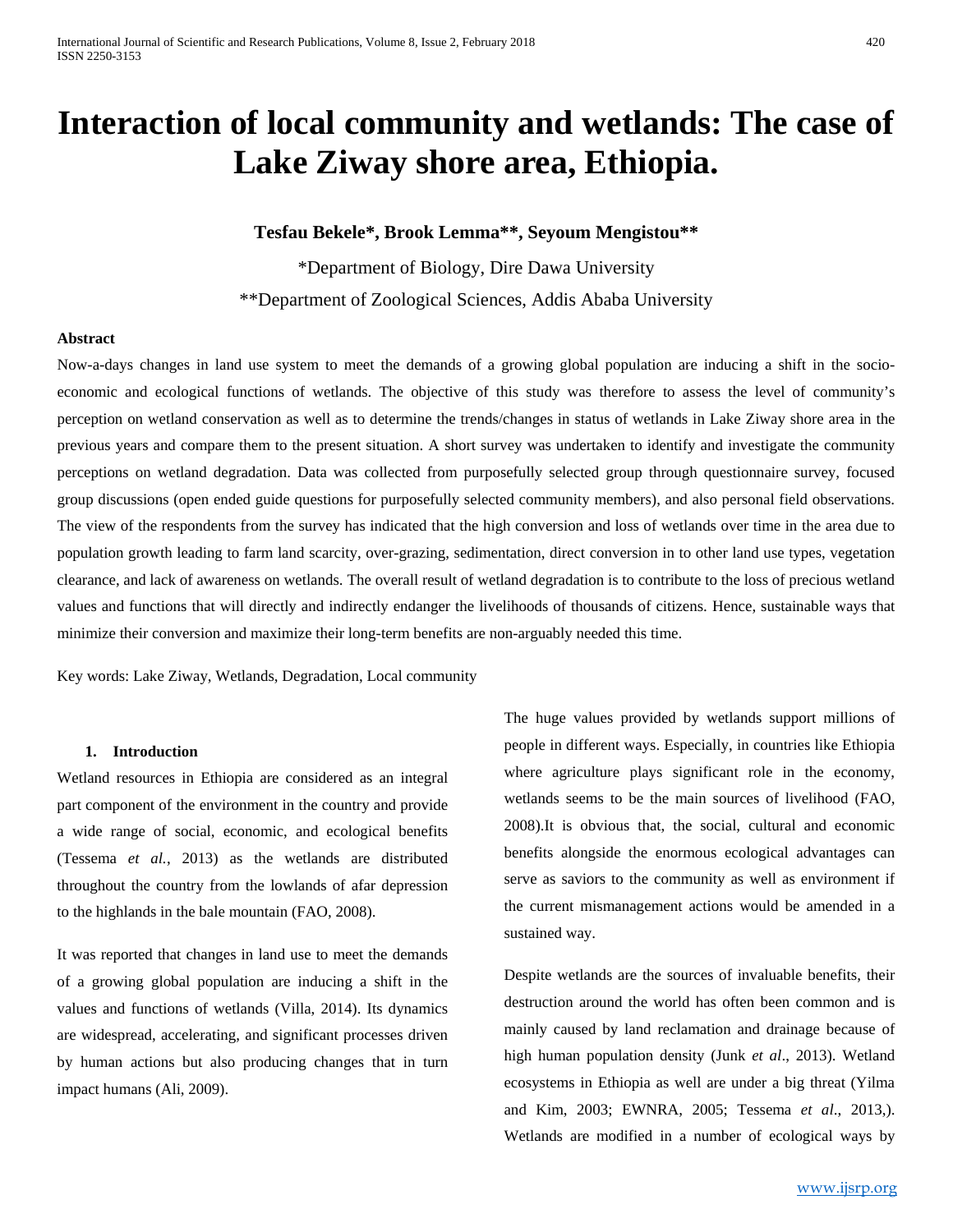changing normal hydrologic patterns (Vicari, *et al*., 2011) and direct and indirect measures to clearance of biodiversity.

In Ethiopia there is a massive loss of wetlands over time and yet management of these ecosystems didn't get prioritization (Hailu, 2007).The reckless attention given by people and policymakers to wetlands is highly damaging these ecosystems. Therefore, more rapid dissemination of the available information on the interaction of community and wetlands could drastically reduce the risk of their loss and lead to a more sustainable management plan. Such actions to be taken in countries like Ethiopia, baseline studies as attempted in this study on the status of wetlands appear to be primary tasks to document pertinent information for policy makers.

#### **2. Methodology**

## **2.1. Data collection (Questionnaires development)**

Data was collected based on the sampling procedure applied by Bekele (2010). The first task was identifying the target group and one kebele named Bochesa was purposefully selected based on preliminary observation and discussions with key informants. This kebele was selected because of the following reasons:

a) The community residing in the area is very close to the lake and wetlands; hence, it is assumed that they knew more about the wetlands since they have been there for a long time.

b) Due to high human pressure around the area in converting and degrading the lake and associated wetland resources.

Following this, sample size was determined according to Bekele (2010), 10% of household sample size was drawn from the selected kebele. Sample respondents were selected randomly from the households registered as permanent residents of the kebele. According to the information obtained from the kebele administration office, 520 households were living permanently in the kebele, and from this 53 respondents (10% of the total) were selected randomly for this survey.

Both primary and secondary data were collected from the target respondents. Primary data were collected through questionnaire survey (with both open and close ended questions) (Appendix 2), focused group discussions (open ended guide questions for purposefully selected community members), and also personal field observations. Available secondary data such as population number of the kebele over years and the extent of land use types used in this study were also collected.

#### **2.2. Data Analysis**

Descriptive statistics (frequency, crosstab, mean, etc) were used to analyze the data using SPSS software (Version 21). Chi-square tests were also undertaken to see a relationship among respondents land size and age with the interest that they had on wetlands. In addition, data obtained from the respondents was directly narrated by the author.

## **3. Results and Discussion**

## **3.1. Status and Major Triggering Factors for Wetland Loss**

All of the interviewed respondents (100%) and the participants of the focused group discussion agree that wetlands in the area are being encroached over time by the local community and other investment activities. The major triggering factors of wetland loss which were identified by the interviewed respondents and from the focused group discussions are population growth which lead to farm land scarcity, overgrazing due to shortage of grazing land and increase in the number of heads of livestock, sedimentation due soil erosion from the catchment, direct drainage and conversion of wetlands in to other land use types, lack of awareness, vegetation clearance, and introduction of exotic species (Figure 1). This indicates that, conversion of wetlands is becoming very rapid because of these above reasons coupled with the lack of regulations and strategies to control and manage these resources wisely.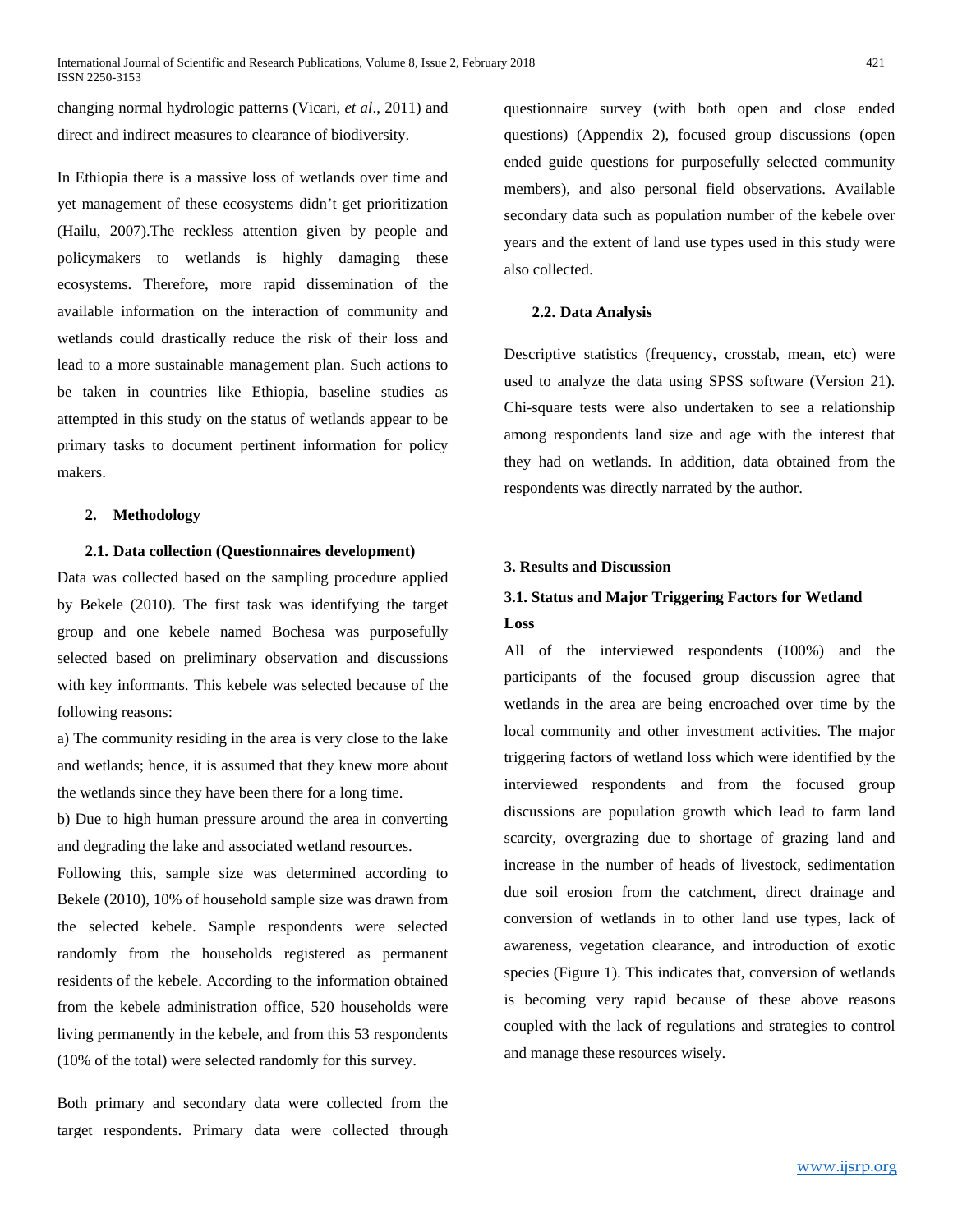

# **Figure 1. Major triggering factors for the loss of wetlands as identified by the respondents of the study area**

These are almost common problems to all Ethiopian wetlands as it was reported their shrinkage of in many different recent studies. For instance, Sewnet, (2013) has reported that, wetlands in Gilgel Abay watershed have declined from 10.7% in 1973 to 7.2%, 5.8%, and 5.6% in the years 1986, 1995, and 2008 respectively. Gebremedhin et al., (2014) also reported the shrinkage of Kurt Bahir wetlands from 764.5 hectare in 1973 to approximately 450 hectare in 2013. High conversion and loss of shesher and welala wetlands of Lake Tana Basin was also reported in other recent studies.

According to the respondents' views, population increase was the major triggering factor for wetland loss in the area. The data obtained from the Agricultural Bureau of Bochesa Kebele, Ziway, showed that, population number has almost doubled in the past five years (2010-2014). The number of population in the area was 1365 by 2010 and this number has increased to 2030 by 2014. However, the agricultural area remains the same so that the community is forced to convert and clear wetlands to other land use forms/modifications in an unsustainable way. Similarly, Kameswara et al., (2011), on their study on southern part of Lake Tana basin (Gilgel Abay watershed) reported that, the population is growing rapidly and is over- utilizing the resources and brought the scarcity of land, deforestation, over use of lake's water and soil erosion

from the catchment. So this could result in immediate effect on the livelihood of the community either through reduced agricultural productivity or through depleting wetland resources which can further result in high climatic variability in the area (IFAD, 2004).

This wetland loss and other associated problems are tending to show in micro-climatic changes in the area. Especially the year 2015 was a disastrous year for the surrounding community of Lake Ziway and in general to Ethiopia as the changing climate due to shortage of rainfall which leads to serious drought (El Niño) and this has endangered the livelihoods of several people. This could be due to many climatic and human mediated impacts, especially environmental degradation.

The interviewed respondents are also fully aware about the changes that occurred in their local climate. They have detected so many changes in their local climate over the past years although the problem was clearly observed in this year. Some of the changes that were detected by the respondents and that are still happening in the area are temperature increase, decrease in rainfall availability and variability in its distribution, changes in wind direction, drought, and occurrence of disease in livestock. This can be supported by the study conducted by Lijalem et al., (2006) on climate change signals scenarios for precipitation and temperature for Lake Ziway watershed from 2001 to 2099, and the average annual precipitation scenarios does show an increase but not significant trend while temperature showed strong trend (from 27  $\mathrm{^0C}$  in 1981 to 31  $\mathrm{^0C}$  in 2099). Generally, the overall result will directly or indirectly contribute to the livelihoods of thousands of people residing in the near area.

Furthermore, when the respondents were asked if they agree or disagree on the idea of converting wetlands in to other land use types, 41.03 % and 12.82% of the respondents strongly disagreed and disagreed, respectively (Figure 2).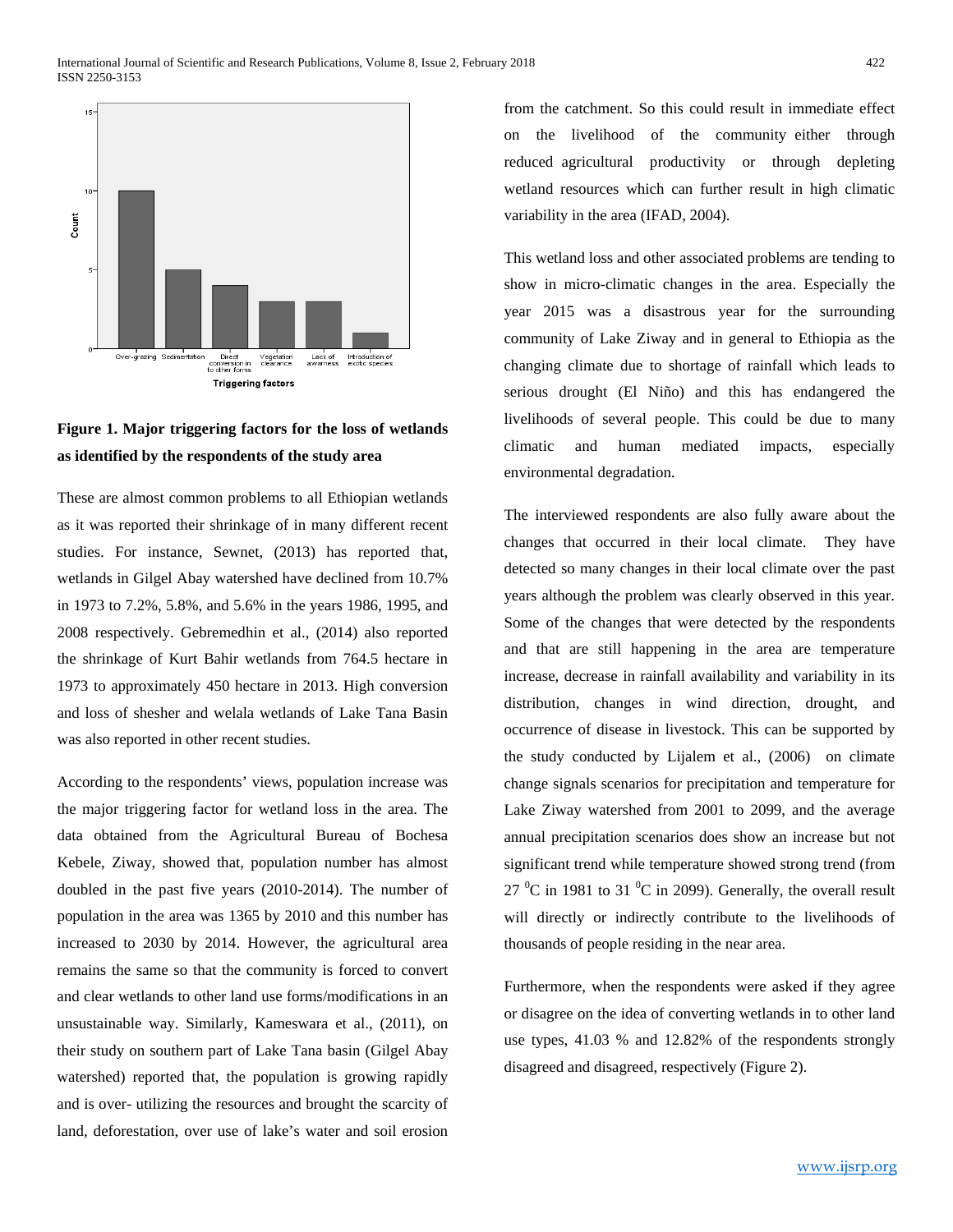

## **Figure 2. Respondents view on wetland conversion in to other land use types**

These respondents said that wetlands should not be converted in to other land use types since these ecosystems are more beneficial than when converted in to other forms, are sources of water for the community, and for maintaining their local climate. 30.77% and 15.38% of the respondents strongly agreed and agreed, respectively (Figure 2). Although these respondents are aware of the value of the wetlands, they believe that wetlands should be converted in to other LUTs since population is highly increasing in the area and consequently landless youths are increasing. So they believe that if wetlands are converted, landless youths will have access to cultivable land so that the constraints of land in the area could get a solution (figure 3).



**Figure 3. Wetland conversion at the shore area of Lake Ziway**

It is understood that, it is high time now to bring in the differences in interests of the community to one dimension for the sake of sustaining these wetlands and their life serving values and functions. Unless otherwise, to consider the impact of wetland loss on local community and on the environment, there are good examples of wetlands which are already lost (Haromaya Lake) and in rapid loss such as Abijata and Cheffa (EWNRA 2008) and indeed the fate of these wetlands and their nearby dependent communities could be similar as well.

## **3.2. Final recommendations of the community on wetland management**

Most of the respondents in the study area mentioned that, Lake Ziway shore area wetlands are being depleted from time to time due to both climatic as well as anthropogenic pressures especially the later one is clearly observed in the area.

In general, although there are many reasons that push the community to encroach on wetlands, such an action would be a short term gain and a long term loss. It is therefore recommended that it is better to start community-based participatory wetland management practices like that of forest management practices which are being practiced in some parts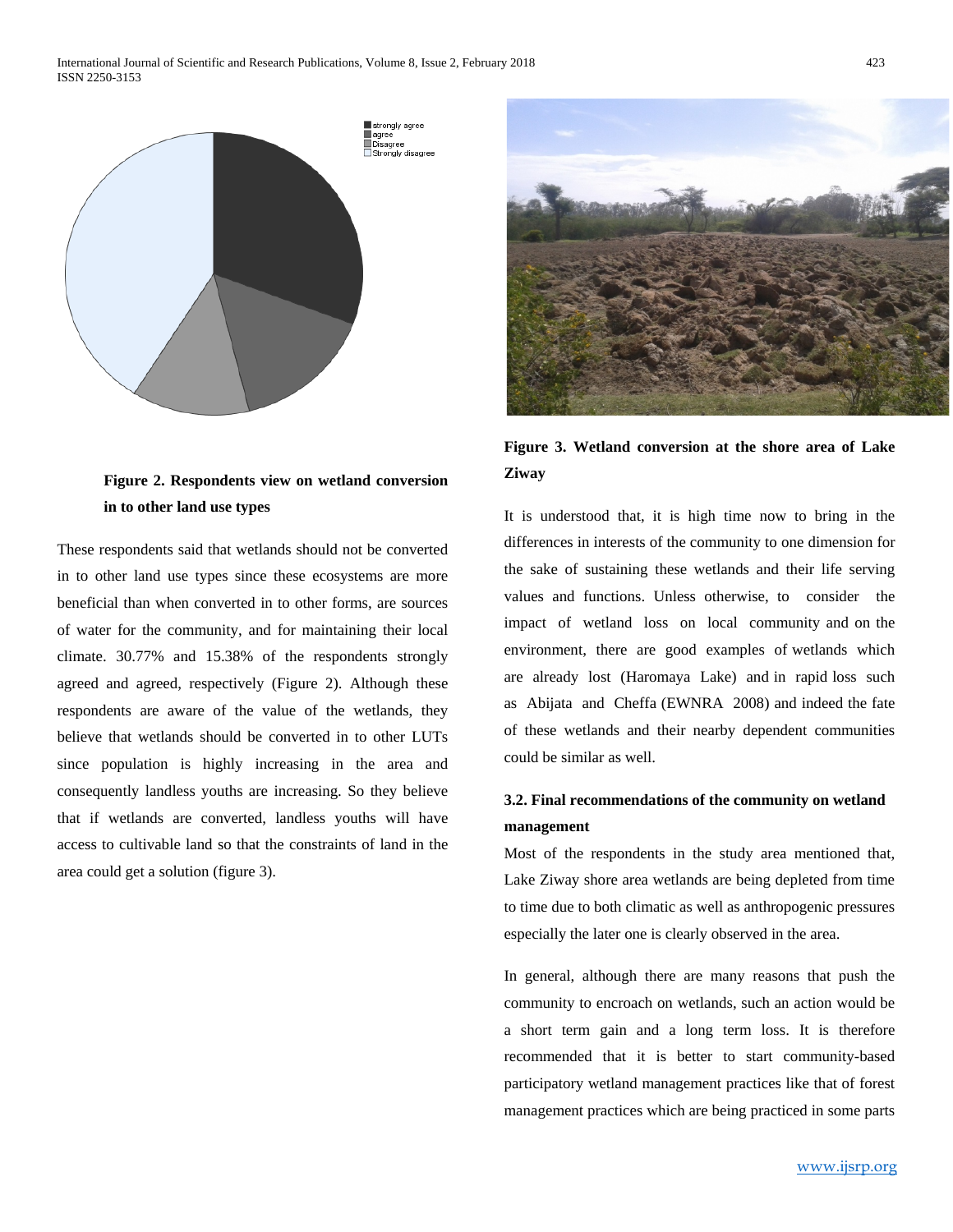of this country and have started to become successful showcases.

Similarly, most of the respondents have recommended the following for sustainable management of wetlands.

- The government should work on awareness creation activities on the community through education.
- Wetlands should be conserved for enhancing and protecting the biodiversity.
- Watershed management should be intensified so as to decrease the load of sediment that enters to the lake like afforestation programs, soil and water conservation activities and other related actions that have shown positive results in some parts of Ethiopia.
- The community and different stakeholders should own the wetlands in their surrounding and should be responsible for their action and work together to sustainably manage the wetlands.
- There should be responsibility with in the community members to use wetland resources wisely.
- There should be a clear demarcation between wetlands and other land use types so that people can't degrade and convert wetlands as they like.
- The government should start restoration activities that involve the interest of the local community for promoting wetland management.
- Wetlands should be conserved based on the interest of the community on the basis of economically viable plus environmentally sustainable way.

## **4. Conclusion**

To conclude, wetlands are declining in surface area over time around Lake Ziway due to population growth, over grazing, sedimentation, their conversion in to other LUTs, lack of awareness, and vegetation clearance. This is also having a significant impact on the values that can be provided by these wetlands. As the results collected in the field work and the

discussions made with the leading community members and environmental management personnel of the area, it is high time now more than ever that further integrated and demandbased research be conducted with the user people of Lake Ziway wetlands to come up with models that would bring about improved livelihoods of the people with sustainable wetland environments.

## **Acknowledgment**

Our special thanks extend to the Austrian Development Cooperation (ADC) for supporting this research. We would like also to thank all those who involved in this survey.

#### **References**

[1] H. Ali (2009). Land use and land cover change, drivers and its impact: a comparative study from Kuhar Michael and Lenche Dima of Blue Nile and Awash basins of Ethiopia. **M.Sc. Thesis**. Cornell University. pp. 139

[2] G. Bekele (2010). The Challenges and Opportunities of Wetlands Management in Ethiopia: The case of Abijiata Lake Wetlands. **M.Sc. Thesis**, Addis Ababa University, Ethiopia.

[3] Ethio-Wetlands and Natural Resources Association (EWNRA). (2005). Proceedings of the Second Awareness Creation Workshop on Wetlands in the Amhara Region.

[4] Food and Agricultural organization (FAO). 2008. Scoping agriculture– wetland interactions: Towards a sustainable multiple-response strategy.

[5] G. Gebremedhin, M. Mengist, T. Melak, & L. Tsegaye (2014). Effect of Land use/cover change on wetland ecosystem services: A case study in the Kurt-Bahir Wetland.

[6] A. Hailu, (2007). Potential wetland resources of Ethiopia: Uses and Threats. In Proceedings of the Public Meetings on Harnessing the Water Resources of Ethiopia for Sustainable Development in the New Ethiopian Millennium.Forum for Environment, Addis Abeba,Ethiopia.pp 1-11.

[7] International Fund for Agricultural Development (IFAD), 2004. Ethiopia: Community based integrated natural resource management: Improving Ecosystem integrity and rular livelihood. Proposal for project development fund (PDF-B): Global environmental faculty.pp 27

[8] W. Junk, S. Finlayson, C.M. Gopal, B. Kvet, J. Mitchell, S.A. Mitsch, W.J., and Robarts, R.D. (2013). Current state of knowledge regarding the